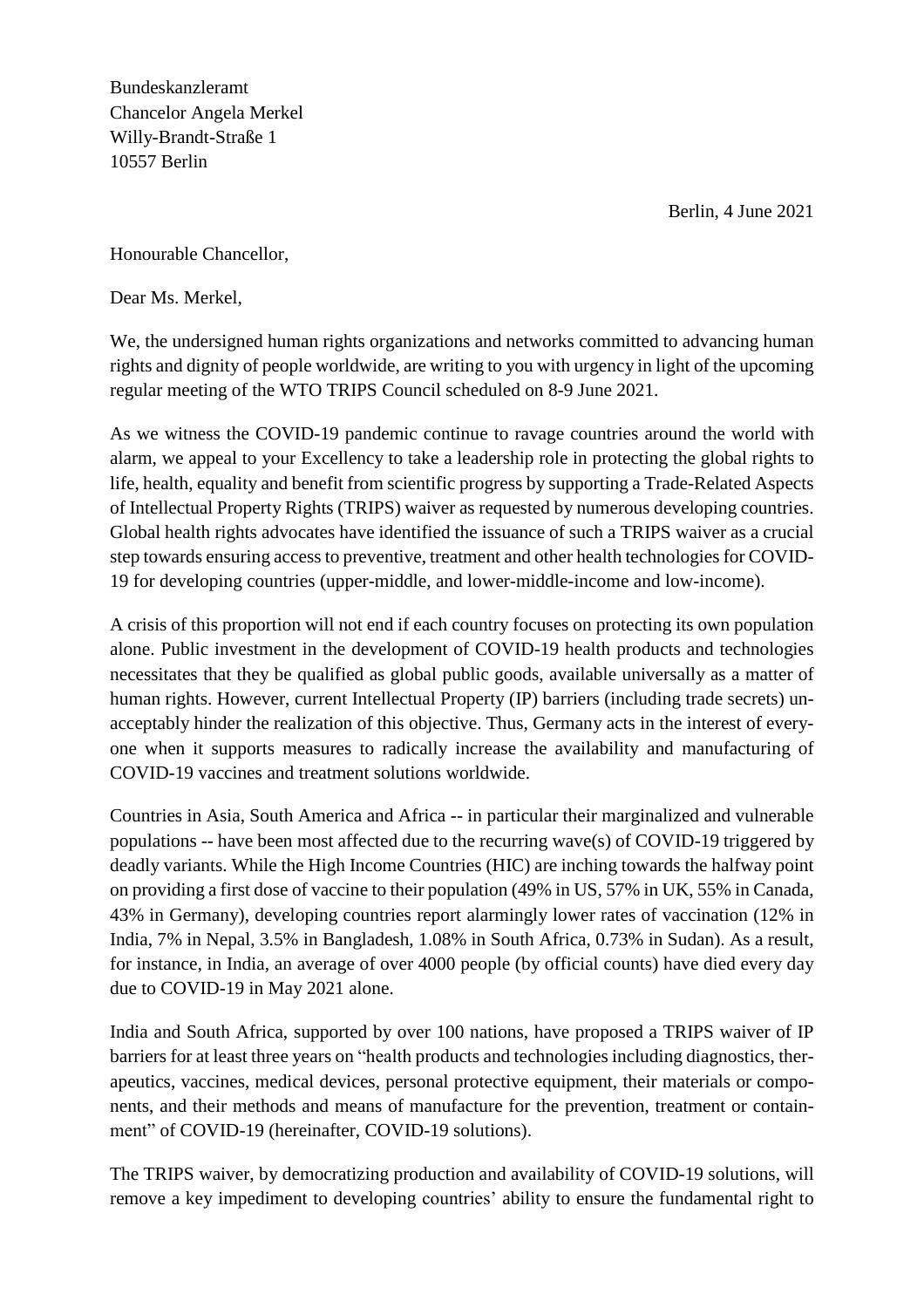health within their borders. It will allow countries such as Argentina, Bangladesh and India to utilize their own full production facilities to produce and supply generic COVID-19 solutions for the world. Furthermore, rather than stifling innovation, as the pharmaceutical industry claims, such a waiver will foster further developments responsive to the virus' spread across diverse populations crucial for containing the pandemic which will serve the global population in responding to future pandemics.

States have a universal obligation to guarantee the "highest attainable standard of health." The UN Committee on Economic, Social and Cultural Rights has called upon state parties to "promote flexibilities or other adjustments in applicable intellectual property regimes to allow universal access to the benefits of scientific advances relating to COVID-19 such as diagnostics, medicines and vaccines." The waiver is a foundational step in realizing these obligations.

Indeed, unprecedented public financing was crucial to the research and development of these vaccines and other COVID-19 solutions. However, by locking away the publicly funded research innovations of the vaccines and other treatment solutions under the cover of IP rights, a global public good is effectively transformed into private property. Germany must avoid aligning with the narrative espoused by global pharmaceutical companies and other HICs that IP rights are crucial for fostering further innovation in the global fight against COVID-19. Germany, by virtue of ratification of the International Covenant on Economic, Social and Cultural Rights is obligated to prevent monopolistic intellectual property and patent legal regimes from undermining the enjoyment of economic, social and cultural rights globally.

The United States, home to some of the largest vaccine producing companies, have therefore also indicated their support for the proposed waiver, albeit as to vaccines alone. The US President has rightly stated that "the extraordinary circumstances of the COVID-19 pandemic call for extraordinary measures." These extraordinary measures must be expansive to cover the entire ecosystem of COVID-19 solutions as proposed in the waiver request.

Unfortunately, Germany has not yet supported the proposed waiver. In order to stay in line with Germany's stated interest to advance human rights and its call for a "co-operative, transparent, science-based and coordinated global response" in fighting COVID-19, Germany must support the waiver. Given the important role of Germany within the European Union and the WTO, a failure to support the proposed waiver will not only prolong the pandemic in developing countries and all over the world, it would also violate its international extraterritorial human rights obligations. We strongly urge you to reconsider the position.

Your Excellency, we therefore respectfully request you to:

- 1. Unconditionally support the TRIPS waiver at WTO for COVID-19 solutions as proposed by India, South Africa and other nations.
- 2. Call upon other EU member-states and other nations to vote in favor of the waiver in a time-bound manner.
- 3. Insist on a transparent negotiation mechanism for finalizing a waiver text that will ensure equitable access to the COVID-19 solutions in the developing world.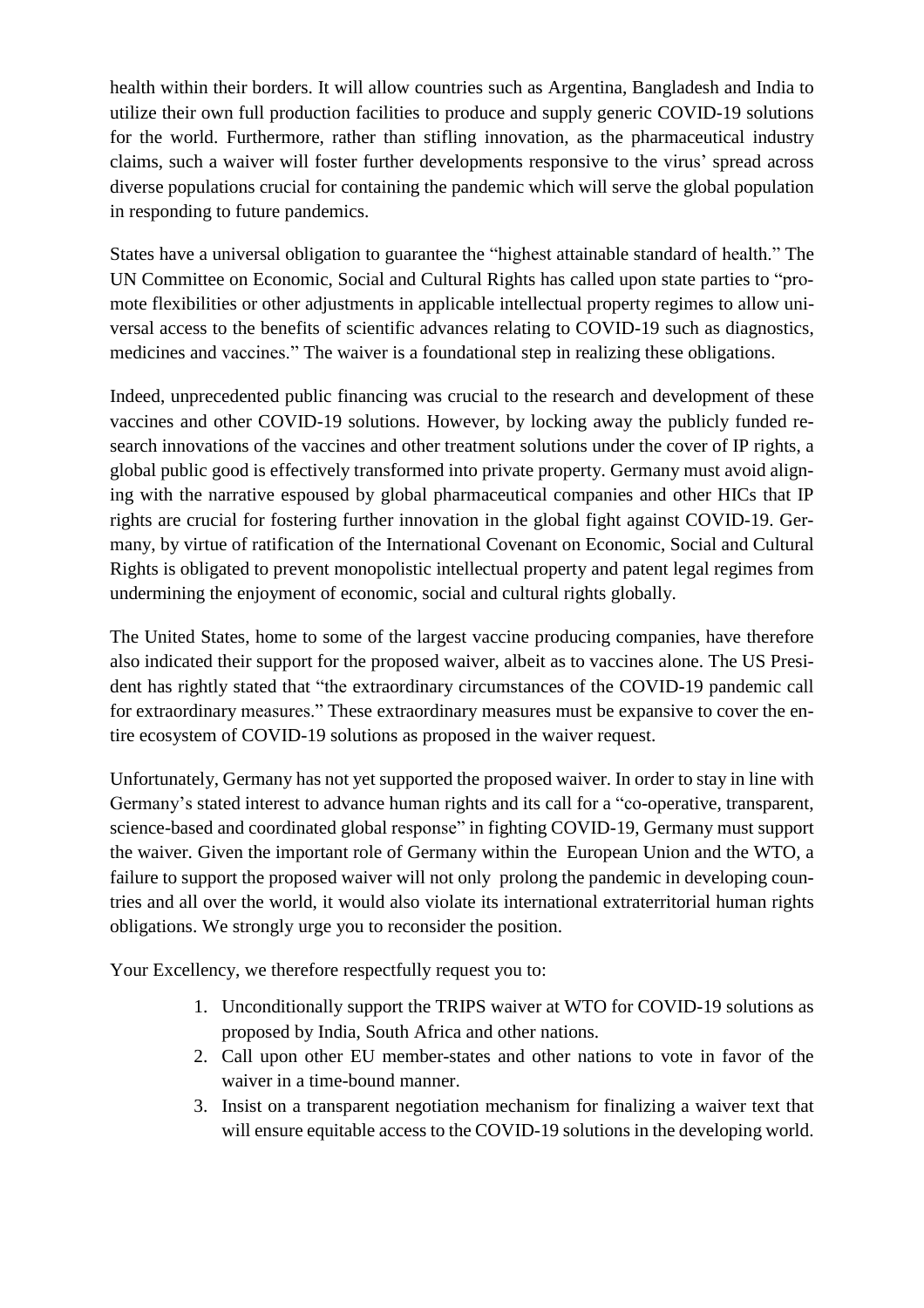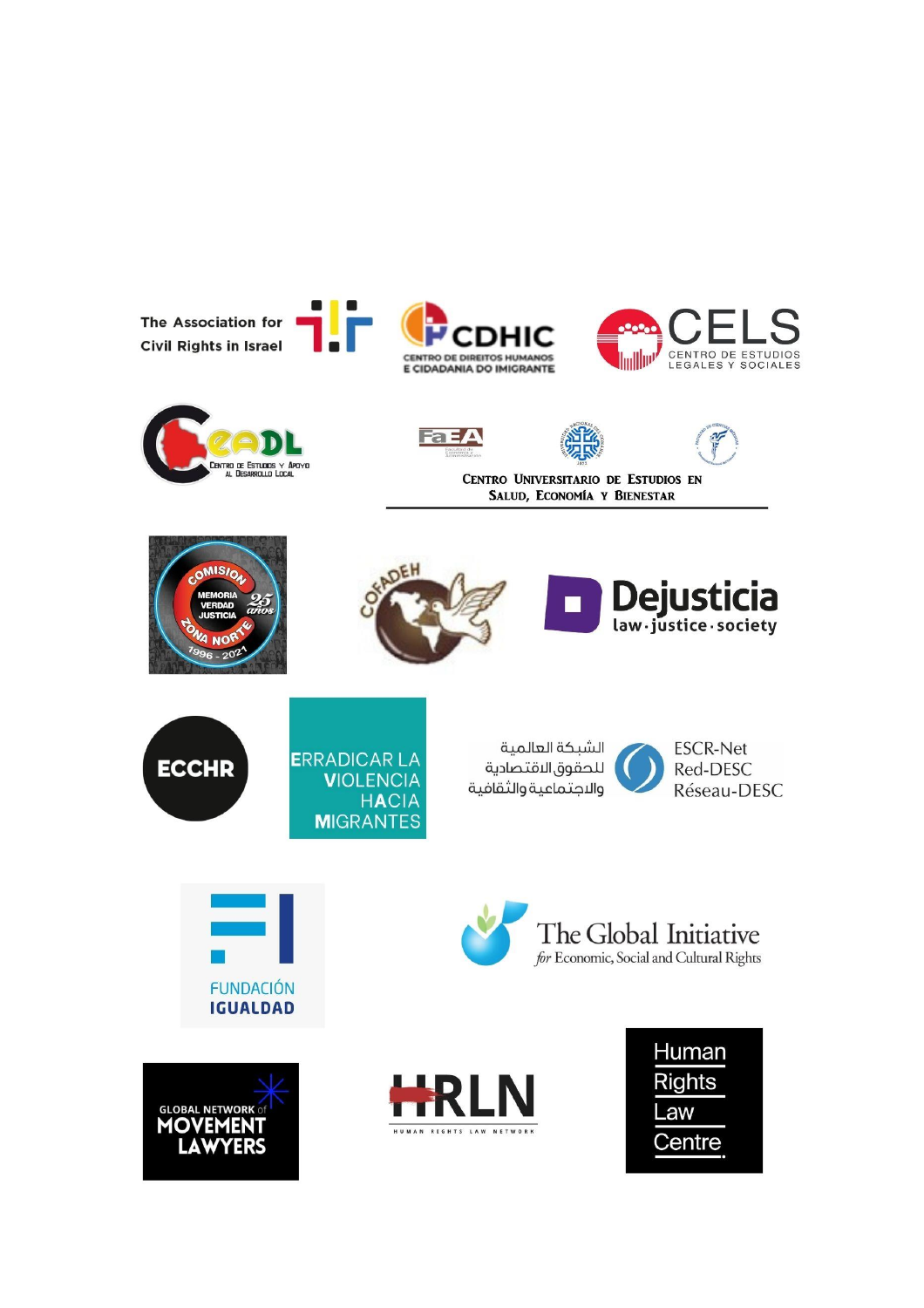